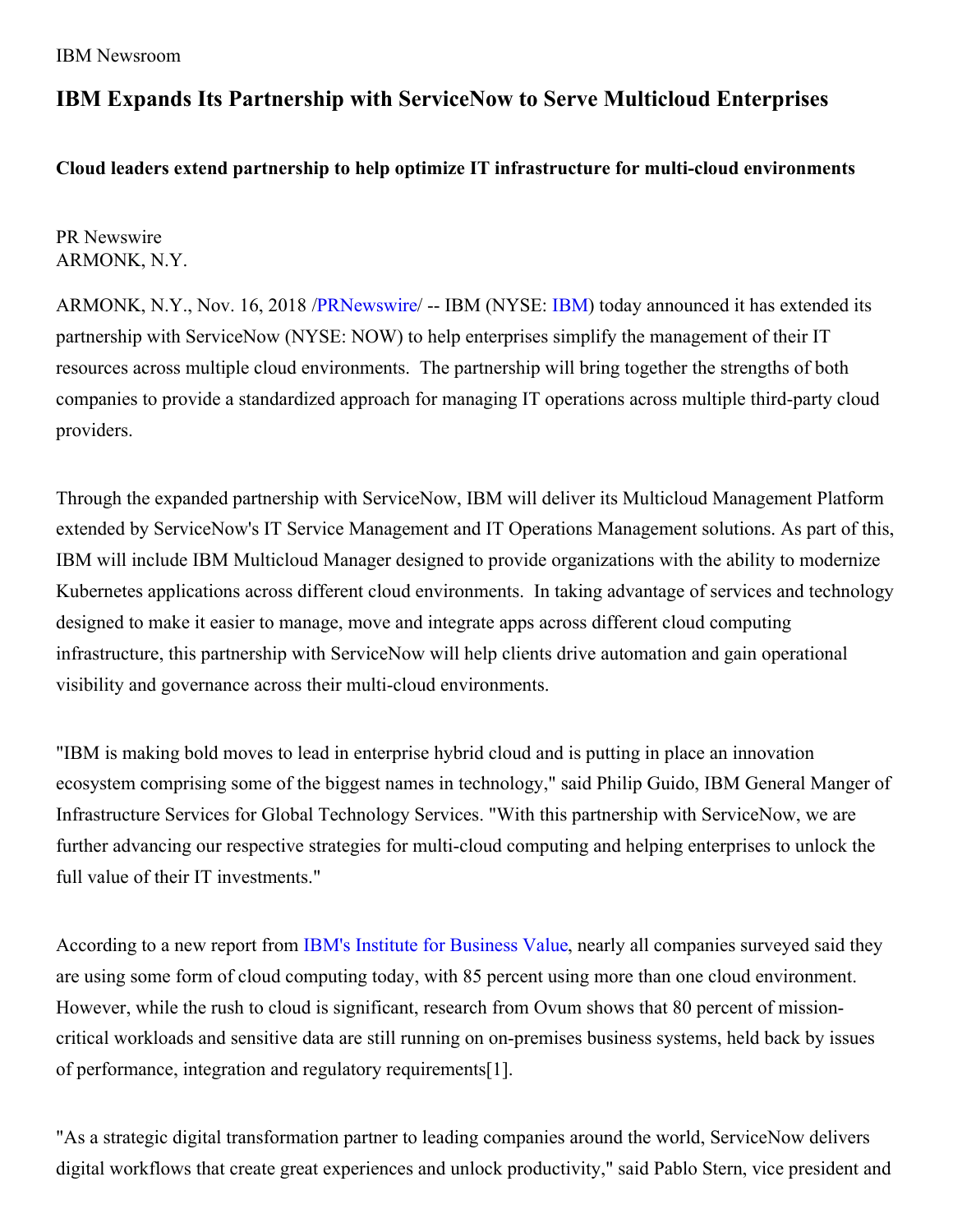general manager, IT Operations Management, ServiceNow. "The combination of our world-class IT Service Management and IT Operations Management, with IBM's innovative solutions for hybrid cloud is transforming how people work."

IBM will assist clients in managing workloads and infrastructure across multiple clouds, addressing performance, availability, scalability, and security.

IBM's partnership with ServiceNow enables IBM to assist clients in managing workloads with:

- Agile application development and comprehensive services for managing cloud lifecycle and business resources
- The ability to manage heterogeneous cloud environments faster, more cost-effectively and with greater consistency
- A common buying experience across traditional, private and public clouds with eased procurement of secure and compliant IT resources
- Visibility into a multi-cloud operations footprint to manage service health, and help optimize service delivery and spend
- The ability to move multi-cloud operations from a reactive team to one that works intelligently for the business

*[1] Roy Illsley: Distinguished Analyst, Infrastructure Solutions Quoting figures from the 2018-19 iteration of Ovum's annual ICT Enterprise Insights Survey of more than 6000 enterprises globally. <https://ovum.informa.com/products-and-services/data-services/ict-enterprise-insights>*

## **Media Contacts**

Scott Cook IBM Media Relations [scotty@us.ibm.com](mailto:scotty@us.ibm.com) 1-720-395-2360

Joanne Blum ServiceNow Media Relations [Joanne.Blum@servicenow.com](mailto:Joanne.Blum@servicenow.com)